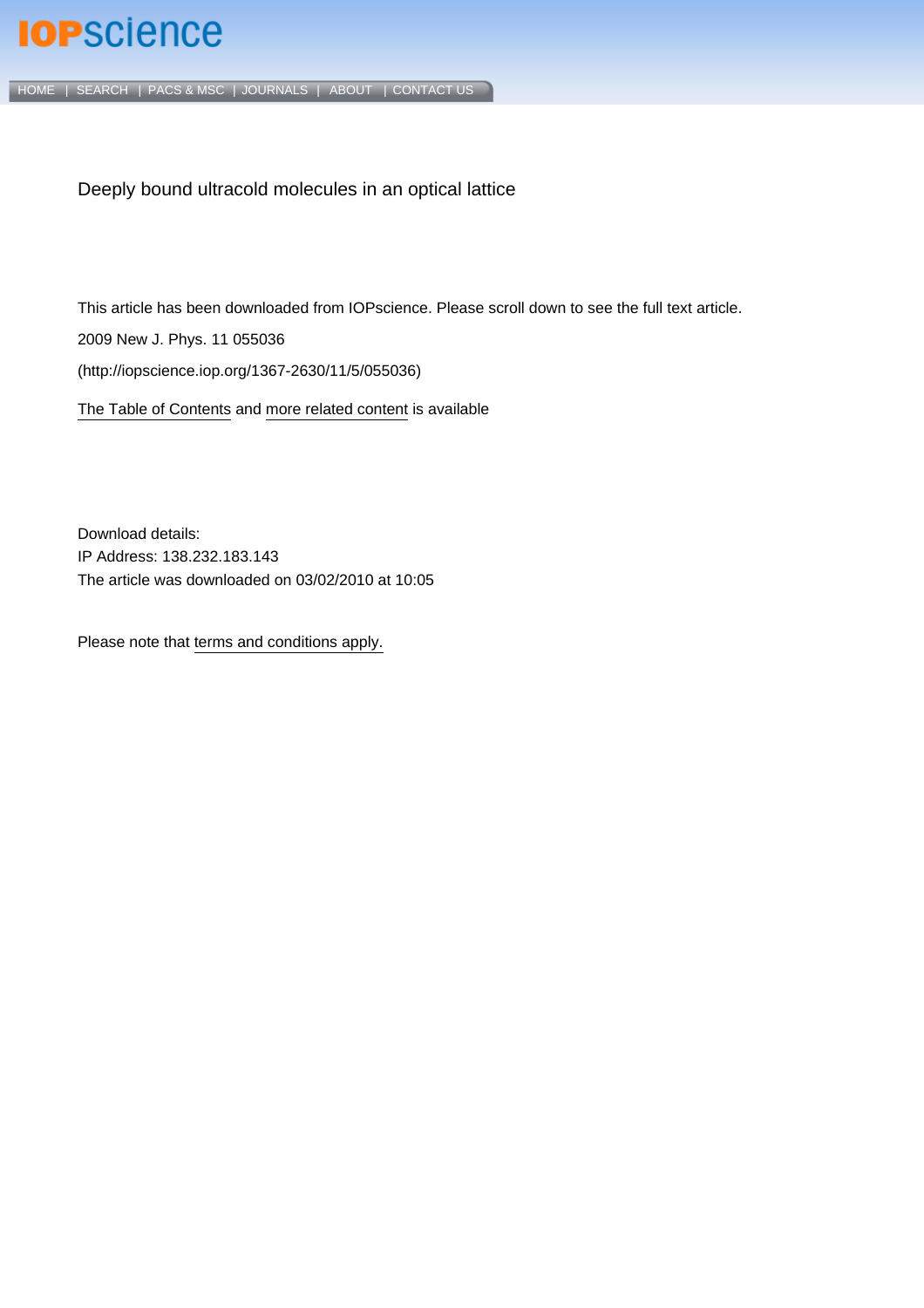# New Journal of Physics

The open-access journal for physics

### **Deeply bound ultracold molecules in an optical lattice**

#### Johann G Danzl<sup>1</sup>, Manfred J Mark<sup>1</sup>, Elmar Haller<sup>1</sup>, **Mattias Gustavsson**<sup>1</sup> **, Russell Hart**<sup>1</sup> **, Andreas Liem**<sup>2</sup> **, Holger Zellmer**<sup>3</sup> and Hanns-Christoph Nägerl<sup>1,4</sup>

<sup>1</sup> Institut für Experimentalphysik und Zentrum für Quantenphysik, Universität Innsbruck, Technikerstraße 25, A–6020 Innsbruck, Austria 2 JT Optical Engine GmbH + Co KG, Prüssingstraße 41, D–07745 Jena, Germany <sup>3</sup> Hochschule für Technik, Wirtschaft und Kultur Leipzig, Gutenbergplatz 2-4, D–04103 Leipzig, Germany E-mail: [Christoph.Naegerl@uibk.ac.at](mailto:Christoph.Naegerl@uibk.ac.at)

*New Journal of Physics* **11** (2009) 055036 (10pp) Received 31 December 2008 Published 14 May 2009 Online at <http://www.njp.org/> doi:10.1088/1367-2630/11/5/055036

Abstract. We demonstrate efficient transfer of ultracold molecules into a deeply bound rovibrational level of the singlet ground state potential in the presence of an optical lattice. The overall molecule creation efficiency is 25%, and the transfer efficiency to the rovibrational level  $|v = 73, J = 2\rangle$  is above 80%. We find that the molecules in  $|v = 73, J = 2\rangle$  are trapped in the optical lattice, and that the lifetime in the lattice is limited by optical excitation by the lattice light. The molecule trapping time for a lattice depth of 15 atomic recoil energies is about 20 ms. We determine the trapping frequency by the lattice phase and amplitude modulation technique. It will now be possible to transfer the molecules to the rovibrational ground state  $|v = 0, J = 0\rangle$  in the presence of the optical lattice.

<sup>4</sup> Author to whom any correspondence should be addressed.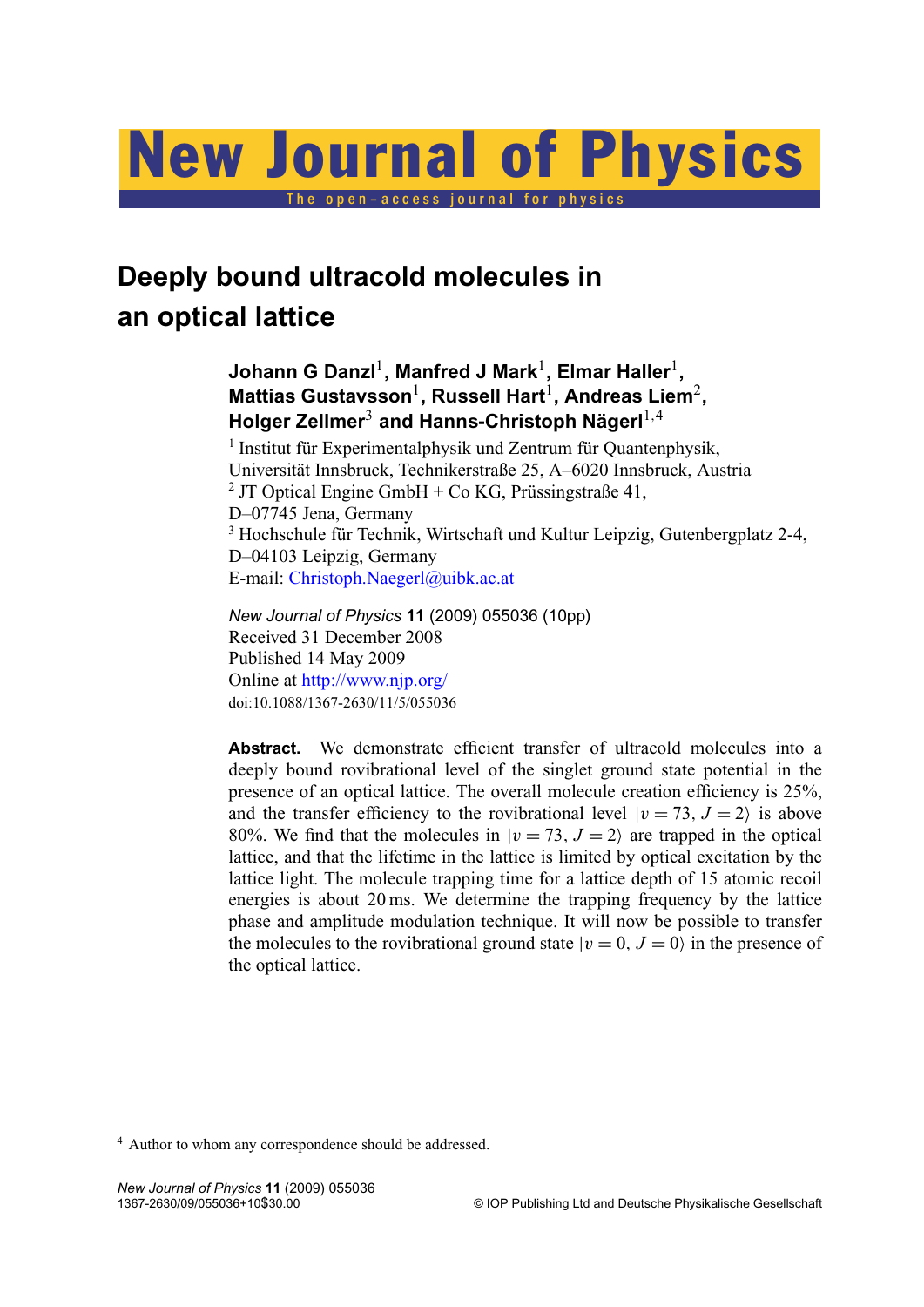#### **Contents**

|                        | 1. Introduction                                             | $\mathbf{2}$ |
|------------------------|-------------------------------------------------------------|--------------|
|                        | 2. Preparation of Feshbach molecules in the optical lattice | 3            |
|                        | 3. Lattice-based STIRAP transfer                            | 5            |
|                        | 4. Determination of molecule trapping parameters            | 8            |
|                        | <b>5.</b> Conclusion                                        | 9            |
| <b>Acknowledgments</b> |                                                             | 9            |
| <b>References</b>      |                                                             | 10           |

#### **1. Introduction**

The generation of molecular quantum gases and molecular Bose–Einstein condensates (BEC) has been a major goal for the field of atomic and molecular physics. It has been achieved for the case of two fermionic atoms that pair up to form a bosonic dimer molecule in the limit of vanishing binding energy  $\lceil 1, 2 \rceil$  at ultralow temperatures. In this limit, collisional stability is assured, and this has allowed the investigation of the BEC–BCS crossover [\[3\]](#page-10-0). Here, we are interested in the opposite limit of deeply bound molecules. Collisional stability is expected only for the rovibronic ground state, and most likely it will be necessary that one prepares the lowest molecular hyperfine sublevel [\[4\]](#page-10-0) to avoid hyperfine changing collisions. Our approach to producing a quantum gas of ground state molecules is based on laser cooling of atoms to the point of quantum degeneracy, followed by molecule association on a Feshbach resonance and subsequent coherent two-photon molecule transfer  $[5]$ – $[10]$ . In principle, this approach combines high molecular densities and ultralow temperatures with full state selectivity. For optimization of both the initial molecule creation process and the transfer process, the use of a three-dimensional optical lattice has been proposed, as illustrated in figure  $1(C)$  $1(C)$ . In a superfluidto-Mott-insulator phase transition, doubly occupied lattice sites can be favored [\[11,](#page-10-0) [12\]](#page-10-0), and collisional relaxation during the transfer can, at least in principle, be fully avoided. It should be possible that one finally creates a molecular BEC by dynamical melting of the lattice after the two-photon transfer [\[13\]](#page-10-0).

In the present work, we report on two-photon transfer into a deeply bound rovibrational level by means of the stimulated Raman adiabatic passage (STIRAP) technique [\[8,](#page-10-0) [14\]](#page-10-0) in the presence of a three-dimensional optical lattice. We extend our previous work of transferring  $\text{Cs}_2$  molecules to rovibrational level  $|v = 73, J = 2\rangle$  of the  ${}^{1}\Sigma_g^+$  electronic ground state in the quantum gas regime [\[5\]](#page-10-0) by first using the superfluid-to-Mott-insulator phase transition to efficiently produce pairs of atoms at the wells of the lattice. The pairs are then associated with weakly bound molecules on a Feshbach resonance. Subsequently, the molecules are transferred by magnetic field ramping to the starting state for optical transfer. From there, they are efficiently transferred to the deeply bound rovibrational level  $|v = 73, J = 2\rangle$  by means of STIRAP. Note that in our previous work [\[5\]](#page-10-0) all experiments were performed in free flight. Figure  $1(A)$  $1(A)$  shows the relevant molecular states for the Cs dimer molecule and the transitions involved. We find that the molecules in  $|v = 73, J = 2\rangle$  are trapped in the lattice with a 1/e-trapping time of about 20 ms, limited by scattering of lattice light. We measure the trapping frequency of the molecules in the lattice and find that the polarizability in  $|v = 73, J = 2\rangle$  is about 30% of that

2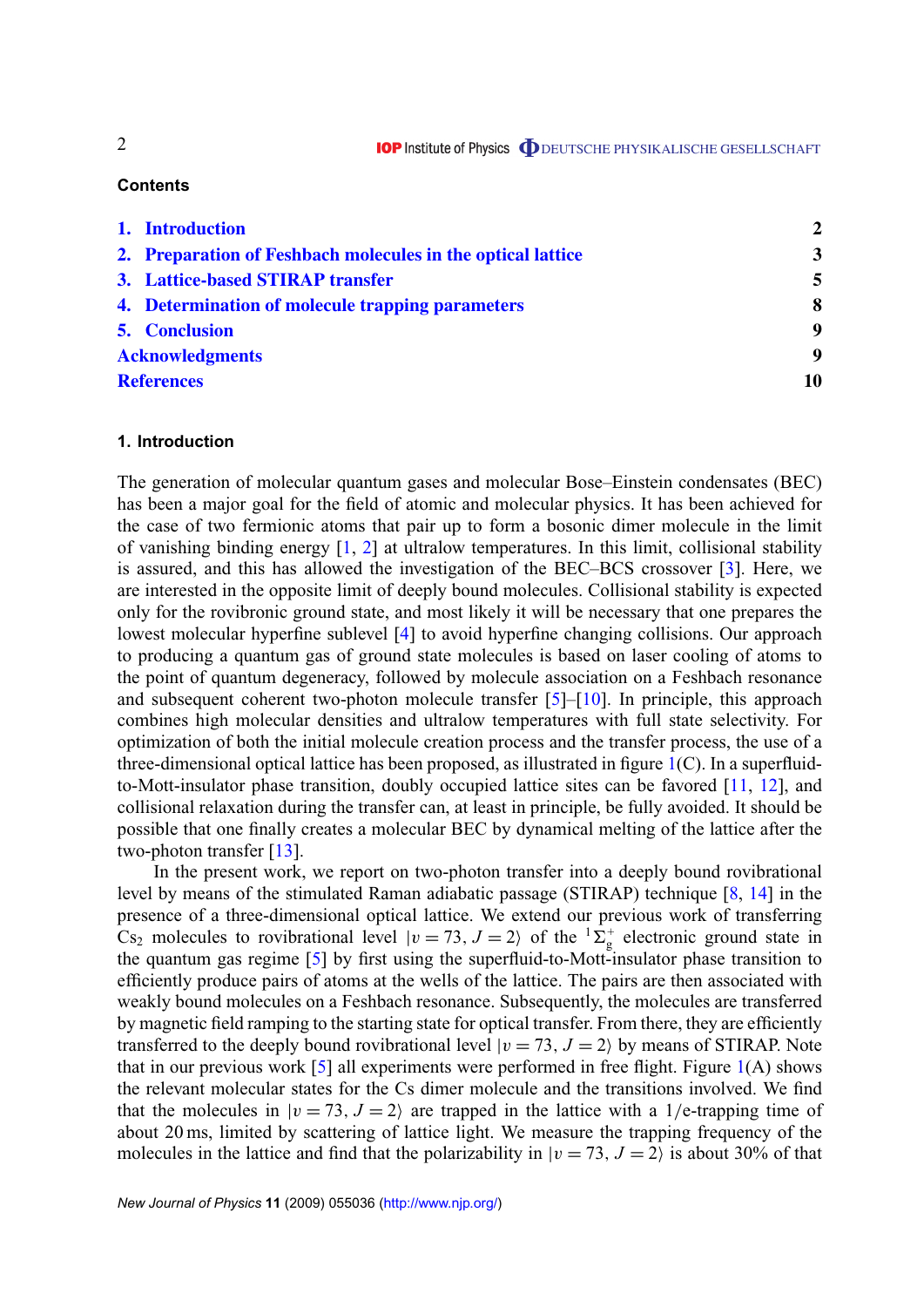<span id="page-3-0"></span>of the Feshbach molecules. It will now be possible that one adds a second STIRAP transfer step to reach the rovibronic ground state  $|v = 0, J = 0\rangle$ , giving full quantum control over the external and internal degrees of freedom for the molecules.

#### **2. Preparation of Feshbach molecules in the optical lattice**

To produce an ultracold sample of Feshbach molecules trapped at the individual sites of an optical lattice we first produce an atomic BEC with typically  $1 \times 10^5$  Cs atoms in the lowest hyperfine sublevel  $F = 3$ ,  $m_F = 3$  in a crossed optical dipole trap. As usual, F is the atomic angular momentum quantum number, and  $m_F$  its projection on the magnetic field axis. For BEC production, we essentially follow the procedure detailed in [\[15\]](#page-10-0). We set the atomic scattering length to a value of  $210 a_0$ , where  $a_0$  is Bohr's radius, by tuning the magnetic offset field to 2.1 mT. At this value, three-body losses are minimal [\[16\]](#page-10-0). We then drive the superfluid-to-Mottinsulator phase transition [\[17\]](#page-10-0) by exponentially ramping up the power in a three-dimensional optical lattice within about 400 ms, while simultaneously ramping up the harmonic confinement in the dipole trap. The lattice is generated by three mutually orthogonal, retro-reflected laser beams at a wavelength of  $\lambda = 1064.5$  nm, each with a 1/e-waist of about 350  $\mu$ m. For the atoms, we achieve a well depth of up to 40  $E_R$ , where  $E_R = h^2/(2m\Gamma) = k_B \times 64$  nK is the atomic photon recoil energy with the mass *m* of the Cs atom. *h* is Planck's constant, and  $k_B$  is Boltzmann's constant. Throughout the paper we give lattice depths in units of the atomic recoil energy. The lattice light as well as the light for the dipole trap beams is derived from a singlefrequency, narrow-band, highly stable Nd:YAG laser that is amplified to up to 20 W without spectral degradation in a home-built fiber amplifier [\[18\]](#page-10-0). The power in each lattice beam is controlled by an acousto-optical intensity modulator and an intensity stabilization servo. While ramping up the lattice potential, the power in the two dipole trap beams is increased to assure that the central density in the trap is sufficiently high to allow the preferential formation of atom pairs at the central wells of the lattice, but not too high in order to avoid triply occupied sites. We typically ramp the lattice to a depth of  $15-25$   $E_R$ . Typically about 30% of the atoms reside at doubly occupied lattice sites. We estimate this number from the molecule production efficiency. This value is not optimal yet, as loading from a parabolic potential should give a maximum of 53% [\[12,](#page-10-0) [19\]](#page-10-0).

We now produce Feshbach molecules on a Feshbach resonance [\[20\]](#page-10-0)–[\[22\]](#page-10-0) near a magnetic field value of  $B = 1.98$  mT [\[23\]](#page-10-0) in the presence of the optical lattice [\[11,](#page-10-0) [24\]](#page-10-0). Figure [1\(](#page-4-0)B) shows the relevant weakly bound Feshbach levels. The resonance at 1.98 mT is quite narrow, but it lies at a conveniently low value of the magnetic field, allowing us to simply lower the magnetic offset field from the BEC production value and ramp over the resonance with a rate of about  $0.006 \text{ T s}^{-1}$ . The molecules produced are then in level  $|g\rangle$ . These molecules have *g*-wave character, i.e.  $\ell = 4$ , where  $\ell$  is the quantum number associated with the mechanical rotation of the nuclei [\[25\]](#page-10-0). After association, atoms remaining at singly occupied lattice sites are removed by microwave transfer to  $F = 4$  and a resonant light pulse. Starting from level  $|g\rangle$ we have recently identified transitions to deeply bound rovibrational levels of the  $Cs<sub>2</sub>$  mixed  $(A^T\Sigma_u^+ - b^3\Pi_u)$   $0_u^+$  excited states [\[7\]](#page-10-0). These transitions should allow STIRAP transfer to the target rovibrational level  $|v = 73, J = 2\rangle$  of the electronic ground state, but for the present work we have decided to use Feshbach level  $|s\rangle$  as the starting state as in our previous work [\[5\]](#page-10-0) so that the transfer performances with and without the presence of the lattice can be compared.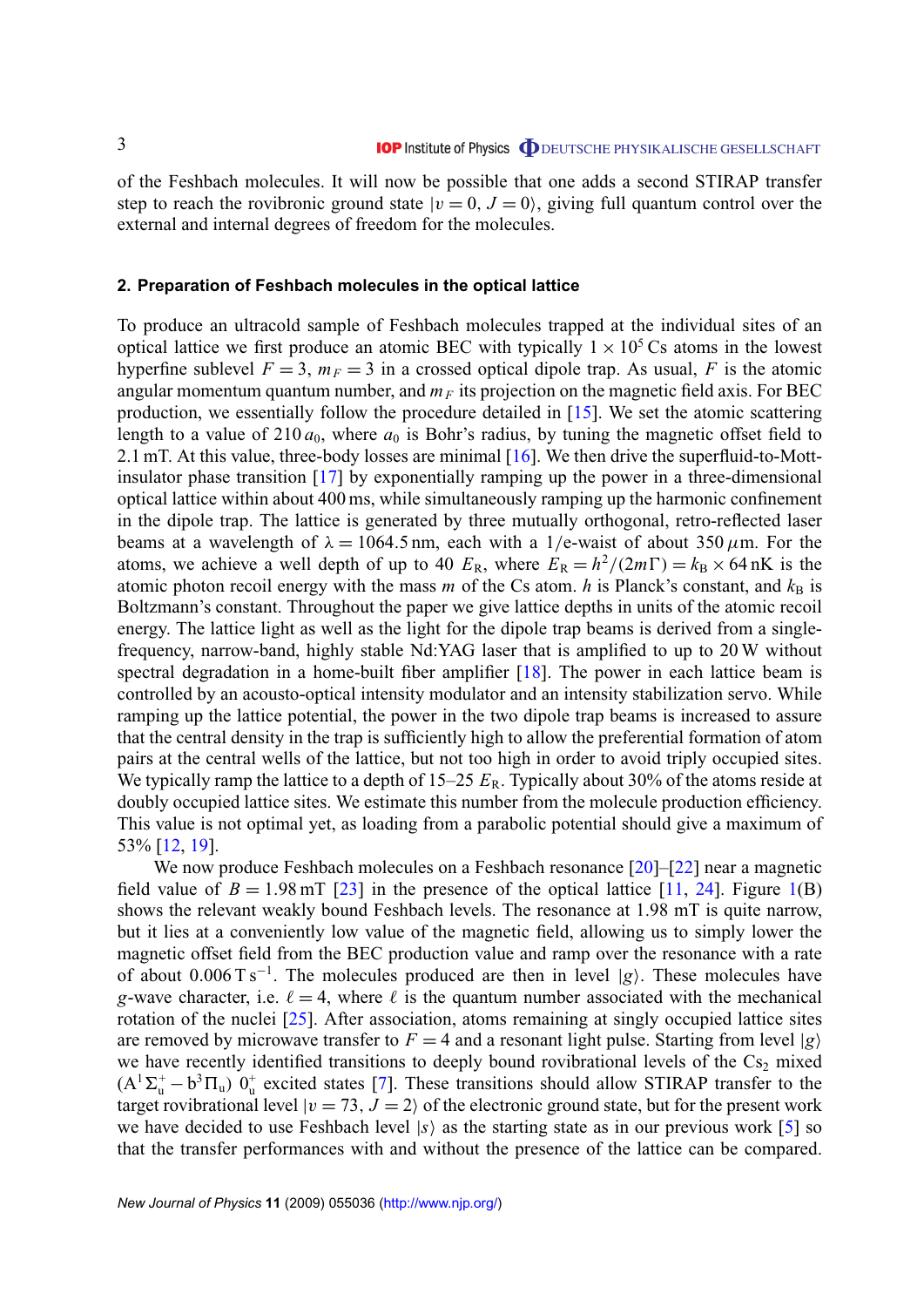<span id="page-4-0"></span>

**Figure 1.** (A) Molecular level scheme for  $Cs<sub>2</sub>$ . Molecules in a weakly bound Feshbach level  $|1\rangle$  are transferred to rovibrational level  $|3\rangle = |v = 73, J = 2\rangle$ of the singlet  $X^1\Sigma_g^+$  potential in the presence of an optical lattice. Level  $|3\rangle$ with a binding energy of 1061 cm<sup>-1</sup> is reached in a two-photon STIRAP process with wavelengths near 1126 and 1006 nm via the 225th level of the electronically excited  $(A^1\Sigma_u^+ - b^3\Pi_u)$   $0_u^+$  potentials. The  $X^1\Sigma_g^+$  potential has about 155 vibrational levels. (B) Zeeman diagram showing the energy of all relevant weakly bound molecular levels for initial Feshbach molecular state preparation [\[23\]](#page-10-0). The binding energy is given with respect to the  $F = 3$ ,  $m_F = 3$ two-atom asymptote. The molecules are first produced on a g-wave Feshbach resonance at 1.98 mT in state  $|g\rangle$  (1). Residual atoms are removed by a combined microwave and resonant light pulse (2). The molecules are then transferred to the weakly bound s-wave state  $|1\rangle = |s\rangle$  (6), the starting state for the STIRAP transfer, via three avoided state crossings involving state  $|g_2\rangle$  by slow (3, 5) and fast magnetic field ramps (4). (C) Lattice-based ground state transfer. Top: the BEC is adiabatically loaded into the three-dimensional optical lattice, creating a Mott-insulator state. Middle: atoms at doubly occupied sites are converted to Feshbach molecules. Atoms at singly occupied sites are removed thereafter. Bottom: the molecules are subsequently transferred to the deeply bound rovibrational level  $|3\rangle = |v = 73, J = 2\rangle$ , while shielded from collisions by the lattice potential.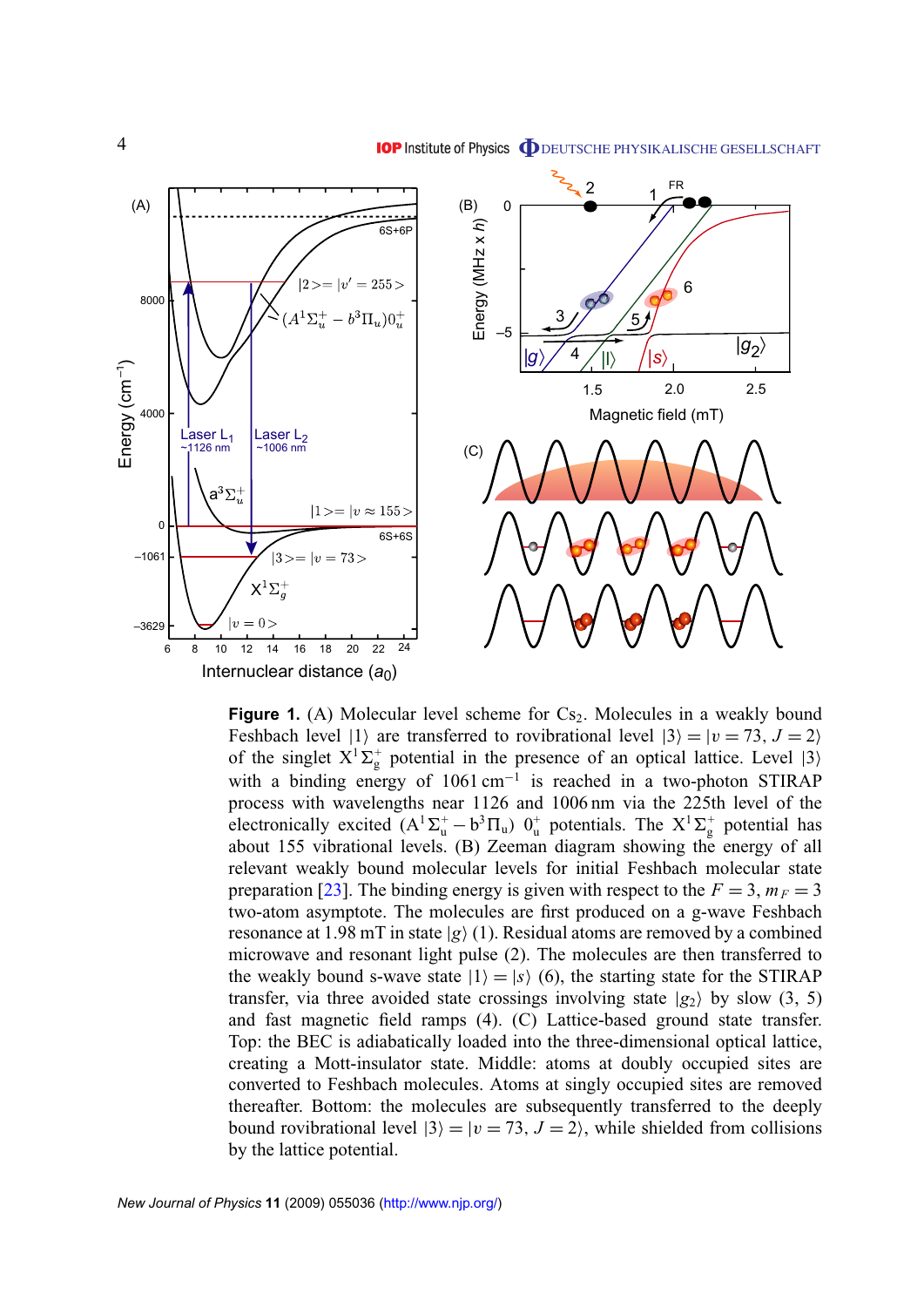<span id="page-5-0"></span>To reach level  $|s\rangle$  from level  $|g\rangle$ , we have implemented Feshbach state transfer as realized in [\[23\]](#page-10-0) using a combination of slow and fast magnetic field ramps. In brief, we first transfer the molecules from  $|g\rangle$  to level  $|g_2\rangle$  by lowering the magnetic field *B* sufficiently slowly to a value of 1.22 mT, thus following the upper branch of an avoided crossing near 1.33 mT as shown in figure  $1(B)$  $1(B)$ . We then increase *B* abruptly to a value of 1.67 mT, thereby jumping the two crossings with levels  $|g\rangle$  and  $|l\rangle$ . The maximum magnetic field rate of change is ~2000 T s<sup>-1</sup>. We finally follow slowly on the upper branch of the avoided crossing with  $|s\rangle$  at 1.85 mT, stopping at  $B = 1.9$  mT. Our procedure allows us to essentially transfer all molecules from  $|g\rangle$ to  $|s\rangle$ . For molecule detection, we reverse the magnetic field ramps to level  $|g\rangle$ , dissociate the molecules at the Feshbach resonance at  $B = 1.98$  mT and detect the resulting atoms by standard absorption imaging [\[21\]](#page-10-0).

For comparison with our data obtained below we first measure the lifetime of the weakly bound Feshbach molecules in the optical lattice. Typical lifetime measurements for these molecules are shown in figure  $2(A)$  $2(A)$ –(C). In such measurements, we record the number of remaining molecules as a function of hold time in the lattice. The lifetime of the molecules depends strongly on which Feshbach level is used and on the value of the magnetic field *B*. For example, for molecules in level  $|g\rangle$  at  $B = 1.82$  mT the lifetime is 1.8 s at a lattice depth of 15  $E_R$ , whereas in level |s| the lifetime is 0.09 s at  $B = 1.9$  mT and 10 s at  $B = 2.9$  mT for the same lattice depth. We attribute this strong dependence of the lifetime of molecules in  $|s\rangle$  to the fact that the molecular character changes strongly from being predominantly closed channel dominated to being open channel dominated as the magnetic field is increased [\[22\]](#page-10-0), reducing wave function overlap with excited molecular levels. We always determine the lifetime for two values of the lattice depth, 15 and 25  $E_R$ . In all cases, the lifetime is reduced for higher lattice depth, indicating residual optical excitation by the lattice light. Nevertheless, the long lifetimes reflect the fact that the lattice perfectly shields the molecules from inelastic molecule–molecule collisions, which would otherwise limit the lifetime to a few ms at the given molecular densities [\[24\]](#page-10-0).

#### **3. Lattice-based STIRAP transfer**

We implement two-photon STIRAP transfer to the deeply bound rovibrational level  $|3\rangle = |v|$ 73,  $J = 2$  of the <sup>1</sup> $\Sigma_g^+$  electronic ground state potential in a similar way as in our previous work [\[5\]](#page-10-0), except that now the molecules are trapped at the individual wells of the optical lattice. In brief, laser  $L_1$  near a wavelength of 1126 nm, driving the transition from  $|1\rangle = |s\rangle$  to  $|2\rangle$ , where  $|2\rangle$  is a deeply bound level of the mixed  $(A^{T}\Sigma_{u}^{+} - b^{3}\Pi_{u}) 0_{u}^{+}$  excited states, is pulsed on after laser  $L_2$ , which drives the transition from  $|3\rangle$  to  $|2\rangle$  at 1006 nm, see figure [1\(](#page-4-0)A). The pulse (or pulse overlap) time  $\tau_p$  is typically  $\tau_p = 10 \,\mu s$  for the present experiments. A schematic time course for the transition Rabi frequencies is shown in figure  $3(C)$  $3(C)$ . We estimate the peak Rabi frequencies to be  $2\pi \times 3$  MHz for the transition at 1126 nm and  $2\pi \times 6$  MHz for the transition at 1006 nm [\[5\]](#page-10-0). After a variable hold time  $\tau_h$ , we reverse the pulse sequence to transfer the molecules back to |s|. For short  $\tau_h$  below 40  $\mu$ s we typically leave  $L_1$  on between the two STIRAP pulse sequences. For longer  $\tau_h$  we switch  $L_1$  off to avoid any residual optical excitation of molecules in  $|v = 73, J = 2\rangle$  and possible effects of dipole forces generated by the tightly focused laser beam *L*1.

The result of double STIRAP transfer in the optical lattice is shown in figure  $3(A)$  $3(A)$ . Here,  $\tau_p = 10 \,\mu s$  and  $\tau_h = 15 \,\mu s$ . As in our previous work [\[5\]](#page-10-0), we interrupt the transfer after a given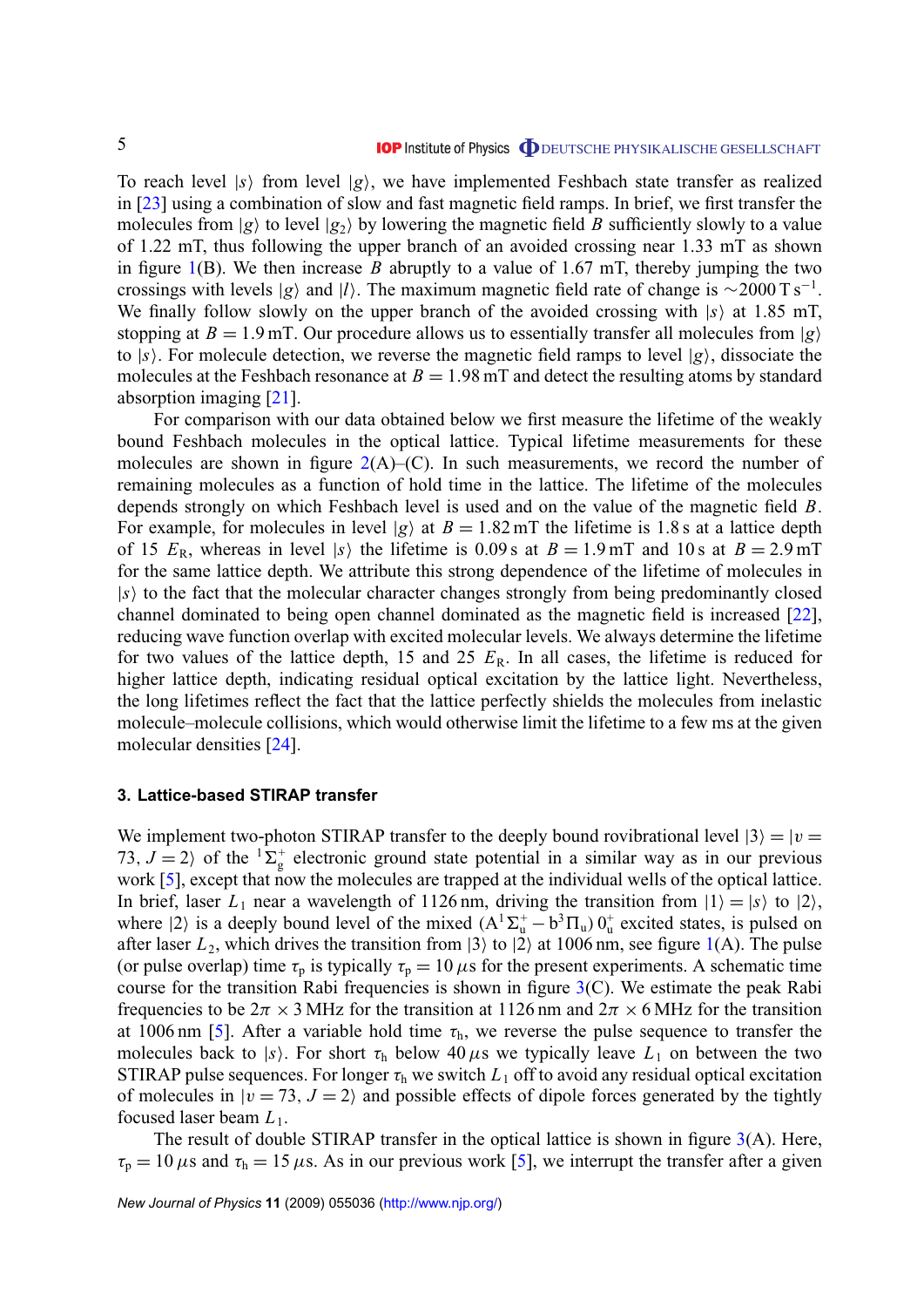<span id="page-6-0"></span>

**Figure 2.** Lifetime measurements of ultracold molecules trapped in the optical lattice. A, B and C show the decay of trapped Feshbach molecules, whereas D shows the decay for molecules in  $|3\rangle = |v = 73, J = 2\rangle$  of the X<sup>1</sup>  $\Sigma_{\rm g}^+$  ground state potential. In all cases, the triangles (circles) correspond to a lattice depth of  $15 E_R$ (25  $E_R$ ). All lifetimes  $\tau$  are determined from exponential fits to the data as shown by the solid lines. (A) Lifetime of state  $|g\rangle$ . (B) Lifetime of state  $|g_2\rangle$  (filled symbols) and of state  $|s\rangle$  at  $B = 2.9$  mT (open symbols). (C) Lifetime of state  $|s\rangle$  at  $B = 1.9$  mT, from where we drive the STIRAP transfer. (D) Lifetime of molecules in the rovibrational level  $|3\rangle = |v = 73, J = 2\rangle$ . The STIRAP lasers are switched off during the hold time in  $|3\rangle$ . In (D), each data point is the average of four experimental runs, error bars correspond to the  $1\sigma$  statistical uncertainty. The typical uncertainty for the lifetimes is one unit of the last digit given.

STIRAP time  $\tau_s$  and record the number of molecules in the initial state  $|s\rangle$ . The molecules first disappear, and then a sizable fraction of about 65% returns after the reverse STIRAP transfer. Thus, as in our previous work [\[5\]](#page-10-0), the single pass efficiency is about 80% when both lasers are on resonance. Figure  $3(B)$  $3(B)$  shows the double STIRAP transfer efficiency as a function of the detuning  $\Delta_2$  of laser  $L_2$  from the excited intermediate level, while laser  $L_1$  is held on resonance (detuning  $\Delta_1 \approx 0$ ). A Gaussian fit yields a full-width at half-maximum of 830 kHz. With  $\tau_p$  so short, we do not resolve molecular hyperfine structure in  $|v = 73, J = 2$ .

We find that the molecules transferred to  $|v = 73, J = 2\rangle$  are trapped at the individual wells of the lattice. The  $1/e$ -lifetime is about 19 ms for a lattice depth of 15  $E_R$ . This is much shorter than the lifetime of Feshbach molecules as shown above, but sufficiently long to allow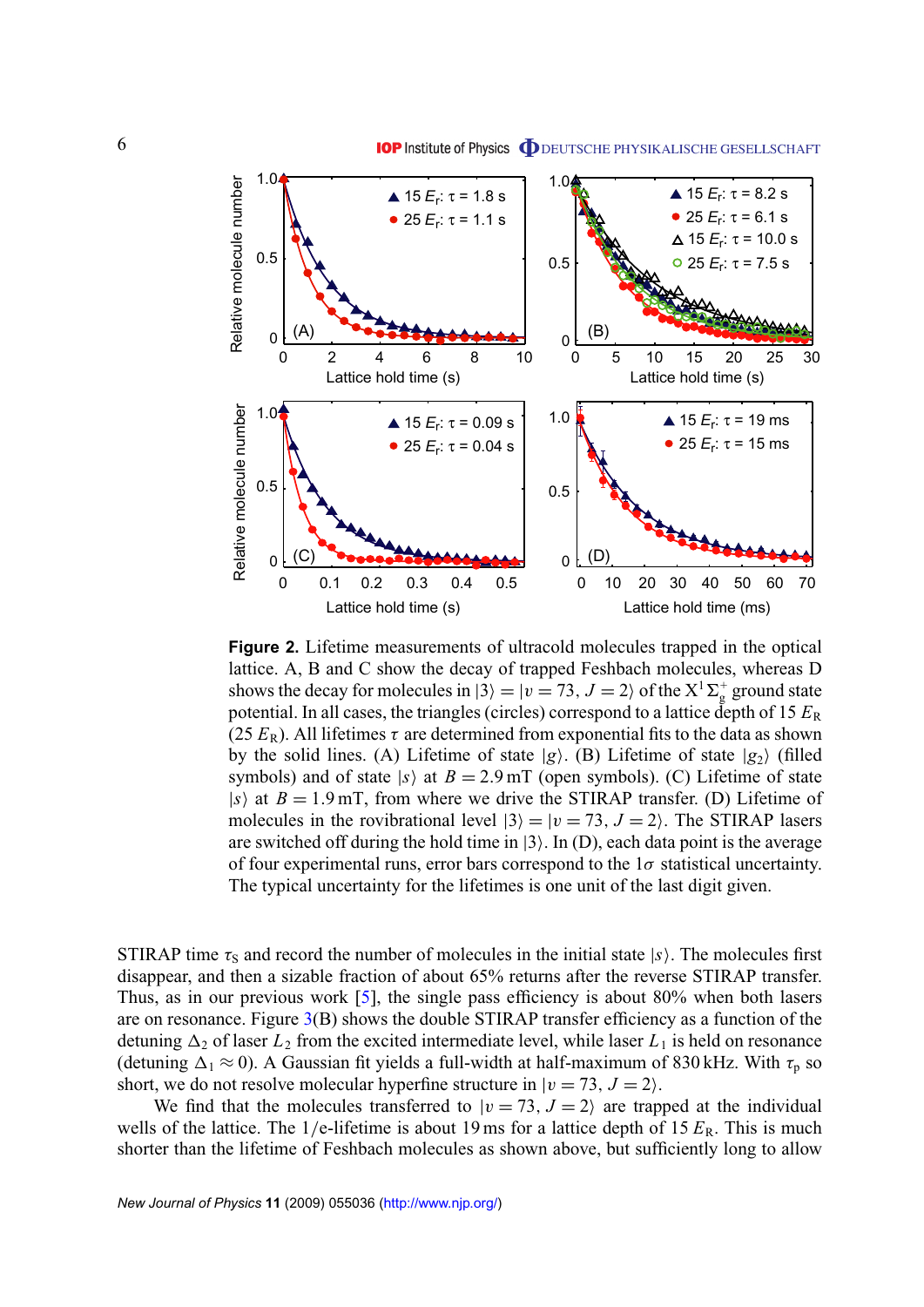<span id="page-7-0"></span>

**Figure 3.** STIRAP transfer from the weakly bound state  $|1\rangle = |s\rangle$  to the deeply bound rovibrational level  $|3\rangle = |v = 73, J = 2\rangle$  and back to  $|1\rangle$  in the optical lattice. (A) shows the number of molecules in state  $|1\rangle$  as a function of STIRAP time  $\tau_s$  for both lasers on resonance (laser detunings  $\Delta_1 \approx 0 \approx \Delta_2$ ). The measured pulse overlap begins at about 5  $\mu$ s and ends at about 15  $\mu$ s. The second pulse overlap starts at 30  $\mu$ s and ends at about 38  $\mu$ s. The lattice depth is 15  $E_R$ . Data points represent a single experimental realization, not an average over several runs. The data point at 39  $\mu$ s represents a 'bad shot', which occasionally occurs. (B) Double STIRAP efficiency as a function of the detuning  $\Delta_2$  of laser  $L_2$  for  $\Delta_1 \approx 0$ . The solid line is a Gaussian fit with a full width at half maximum of 830 kHz. (C) Schematically shows the timing for the Rabi frequencies,  $\Omega_i$ ,  $i = 1, 2$ , for lasers  $L_1$  and  $L_2$  during the double STIRAP sequence. For short hold times  $\tau_h < 40 \,\mu s$  laser  $L_1$  is left on after the first STIRAP sequence as shown here. For longer hold times  $\tau_h > 40 \,\mu s$  we shut off  $L_1$  to avoid possible optical excitation.

future implementation of a second lattice-based STIRAP step to the rovibronic ground state  $|v = 0, J = 0\rangle$ , for which the lifetime is expected to be much longer as discussed below. We determine the lifetime by repeating the double STIRAP transfer, while increasing the hold time  $\tau_h$  in steps of 3.5 ms. The result is shown in figure [2\(](#page-6-0)D). The number of molecules can be well fit by an exponentially decaying function as a function of  $\tau_h$ . For a higher lattice depth of 25  $E_R$ , the lifetime is reduced to 15 ms. We thus attribute the reduced molecular lifetime to offresonant scattering of lattice light, exciting the molecules to levels of the  $(A^1\Sigma_u^+ - b^3\Pi_u) 0_u^+$ states, which then in turn leads to loss into other ground state rovibrational levels that we do not detect. Note that in the wavelength region of our trapping laser, the lifetime is expected to show strong variations as a function of trapping laser wavelength due to the presence of excited state levels. Hence, also the polarizability as discussed in the next section should strongly depend on the wavelength of the laser generating the lattice light.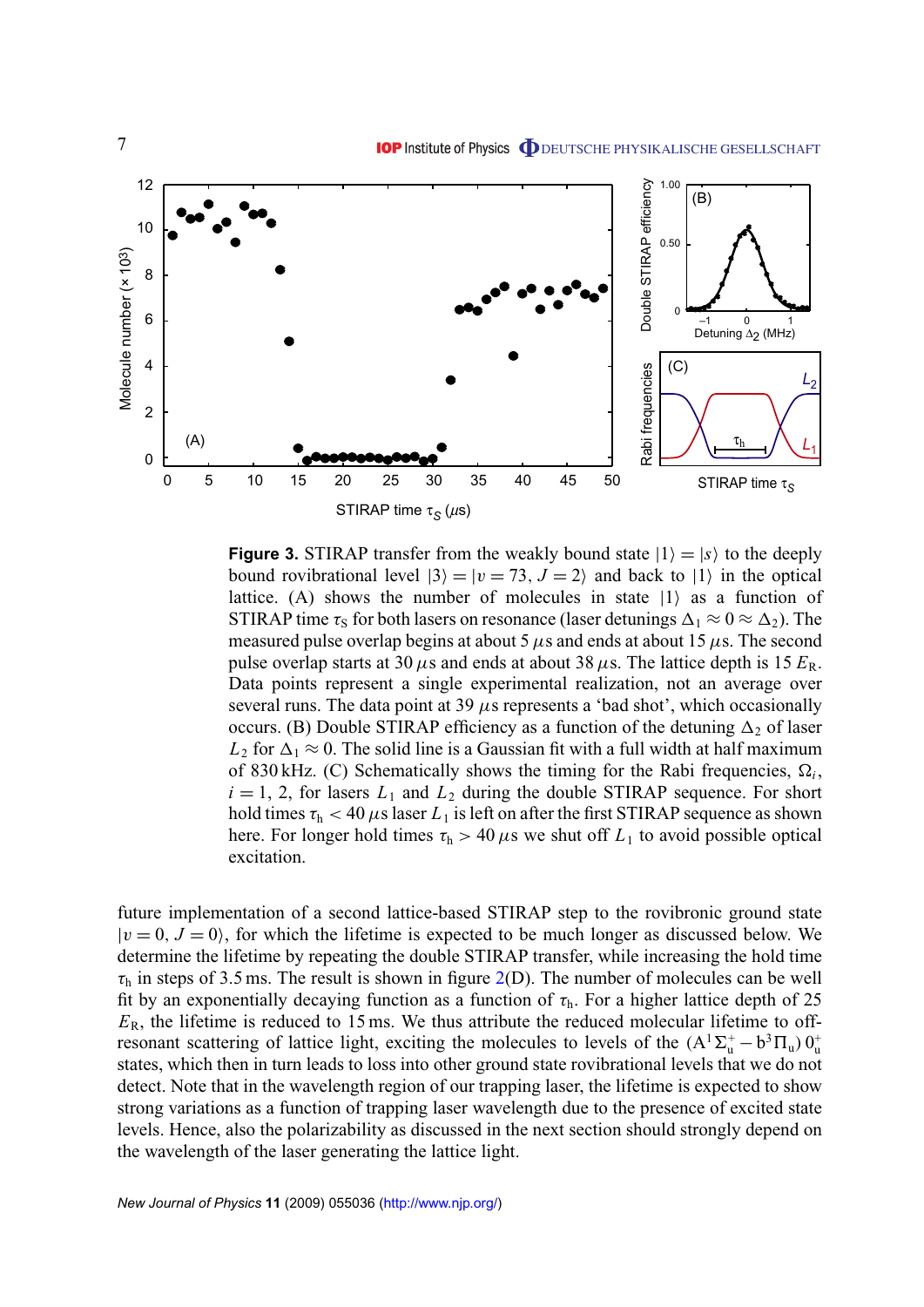

<span id="page-8-0"></span>

**Figure 4.** Trapping of deeply bound molecules in the wells of the optical lattice. While the molecules reside in level  $|3\rangle = |v = 73, J = 2\rangle$ , one of the lattice beams of the three-dimensional optical lattice is either phase modulated (A and B) or amplitude modulated (C and D). As the frequency of the phase or amplitude modulation is scanned, a series of resonances due to transfer to higher bands arises, reflected in a decrease in molecule number. The respective resonances at the lowest modulation frequency are shown here. For phase modulation ('shaking' of the lattice), this corresponds to the first lattice band, for amplitude modulation to the second band. To determine the center frequency, the resonances are fit by a Gaussian. The lattice depth is 15, 22, 15 and 20  $E_R$  in A, B, C and D, respectively.

#### **4. Determination of molecule trapping parameters**

We determine the molecular trapping frequency  $\omega_{|v|=73}$  for molecules in  $|v=73, J=2\rangle$  by modulating the lattice phase and, alternatively, by modulating the lattice amplitude. In the first case, we primarily excite transitions from the lowest band in the lattice to the first excited band and then to higher bands. In the second case, we primarily excite into the second excited band and then to higher bands. For sufficiently strong modulation, molecules are lost from the lattice, as tunneling to neighboring sites and hence inelastic collisions with neighboring molecules become more probable. We thus expect to detect increased molecular loss if the modulation frequency is tuned into resonance with the inter-band transitions. The results are shown in figure 4. At a lattice depth of 15  $E_R$ , we observe resonant loss at 5.2 kHz in the case of phase modulation and at 10.1 kHz in the case of amplitude modulation of the lattice. Phase modulation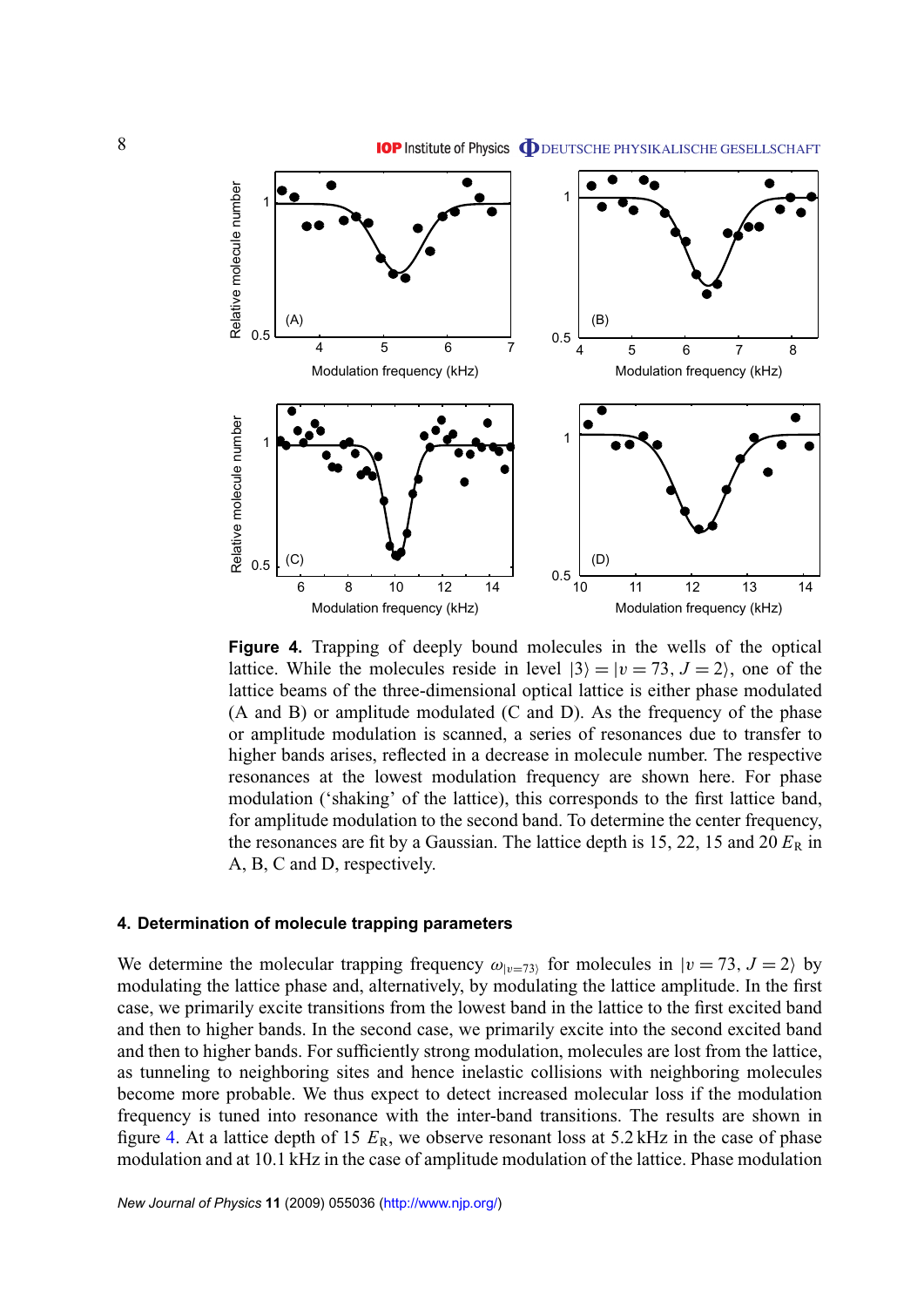<span id="page-9-0"></span>at 22 *E*<sup>R</sup> and amplitude modulation at 20 *E*<sup>R</sup> yield resonances at 6.5 and 12.2 kHz, respectively. These values for different trap depths are consistent with each other when compared with a calculation of the band structure. For comparison, to determine the trapping frequency  $\omega_F$  of the Feshbach molecules in level  $|g\rangle$ , we measure that phase modulation (amplitude modulation) of a 15 *E*<sup>R</sup> deep lattice leads to loss at a modulation frequency of 9.4 kHz (18.4 kHz). Relating the dynamical polarizability  $\alpha_{|v=73}$  of the deeply bound molecules in  $|v=73\rangle$  to the dynamical polarizability  $\alpha_F$  of the Feshbach molecules via  $\alpha_{|v=73\rangle}/\alpha_F = \omega_{|v=73\rangle}^2/\omega_F^2$ , we obtain that the molecular polarizability in  $|v = 73, J = 2\rangle$  is ~30% of the polarizability of the Feshbach molecules at the wavelength of our trapping light.

#### **5. Conclusion**

We have transferred an ultracold sample of  $Cs<sub>2</sub>$  molecules to the deeply bound rovibrational level  $|v = 73$ ,  $J = 2$  of the singlet  $X^T \Sigma_g^+$  potential in the presence of an optical lattice. We essentially find the same transfer efficiency as in our previous work [\[5\]](#page-10-0) where no lattice was used. The transferred molecules are trapped, and we have determined their polarizability in this particular level. The trapping time is sufficiently long to allow for subsequent lattice-based STIRAP transfer to the rovibronic ground state  $|v = 0, J = 0\rangle$  by means of a second twophoton transition [\[6\]](#page-10-0). A lower bound for the STIRAP pulse time and hence for the minimal required trapping time is set by the time needed to resolve the molecular hyperfine structure. This minimal time is the inverse of three times the ground state hyperfine coupling constant  $c_4 \approx 14 \text{ kHz}$  [\[4\]](#page-10-0), giving 24  $\mu$ s. Hence, a compromise can easily be found between Fourierresolving the molecular hyperfine structure and keeping the STIRAP pulse time sufficiently short in view of finite laser coherence time and finite trapping time. Note that for optimum transfer efficiency also the hyperfine structure of the intermediate state needs to be resolved, which requires longer STIRAP times also for the first transfer step.

For Cs<sub>2</sub> molecules in the rovibronic ground state  $|v = 0, J = 0\rangle$ , we expect much longer trapping times in the lattice as optical excitation at 1064.5 nm into excited molecular states can only occur in a far off-resonant process. At this wavelength transitions to the  $(A^T\Sigma^+_u - b^3\Pi_u) 0^+_u$ states are relevant. These are possible only to levels that have a sizable singlet contribution stemming from the  $A^1\Sigma_u^+$  state.  $0_u^+$  levels below the minimum of the  $A^1\Sigma_u^+$  state, corresponding to a wavelength of ∼1041 nm as measured from the rovibronic ground state [\[26\]](#page-10-0), have little singlet component and hence these transitions are strongly suppressed. We thus expect the formation of a stable molecular quantum gas in  $|v = 0, J = 0\rangle$  when the lattice depth is lowered and the molecules are released into a larger volume optical dipole trap, possibly allowing the observation of BEC of ground state molecules.

Our technique can readily be applied to other molecular systems, e.g. heteronuclear dimers such as RbCs [\[27\]](#page-10-0) and KRb [\[9\]](#page-10-0). These dimers carry a sizable electric dipole moment. In the presence of the lattice, one should thus be able to exploit the long range nature of the dipole–dipole interaction and be able to prepare interesting novel quantum phases with nearest-neighbor interaction [\[28,](#page-10-0) [29\]](#page-10-0).

#### **Acknowledgments**

We are indebted to R Grimm for generous support and we thank S Knoop, N Boloufa, and O Dulieu for valuable discussions. We gratefully acknowledge funding by the Austrian Ministry